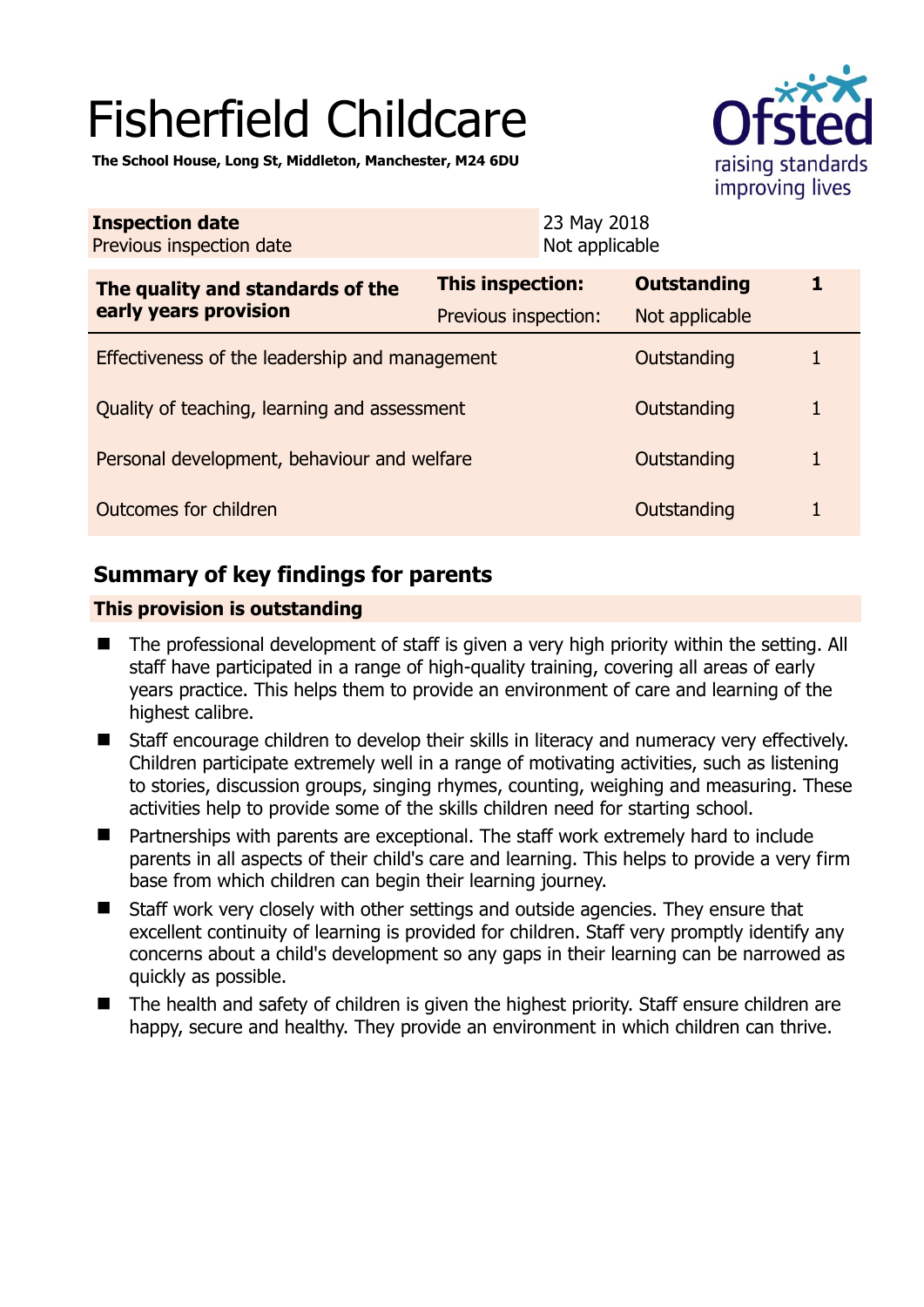# **What the setting needs to do to improve further**

## **To further improve the quality of the early years provision the provider should:**

■ monitor the impact that continued self-evaluation has on maintaining the already excellent quality of practice.

## **Inspection activities**

- The inspector held a number of meetings with the manager to assess the quality of leadership.
- The inspector conducted a joint observation with the manager to observe the standard of teaching and learning.
- The inspector observed the teaching and care practices of staff.
- The inspector looked at relevant documentation, including evidence of staff qualifications and the suitability of staff in the nursery to work with children.
- The inspector spoke to several parents and noted their comments.

## **Inspector**

Helen Heap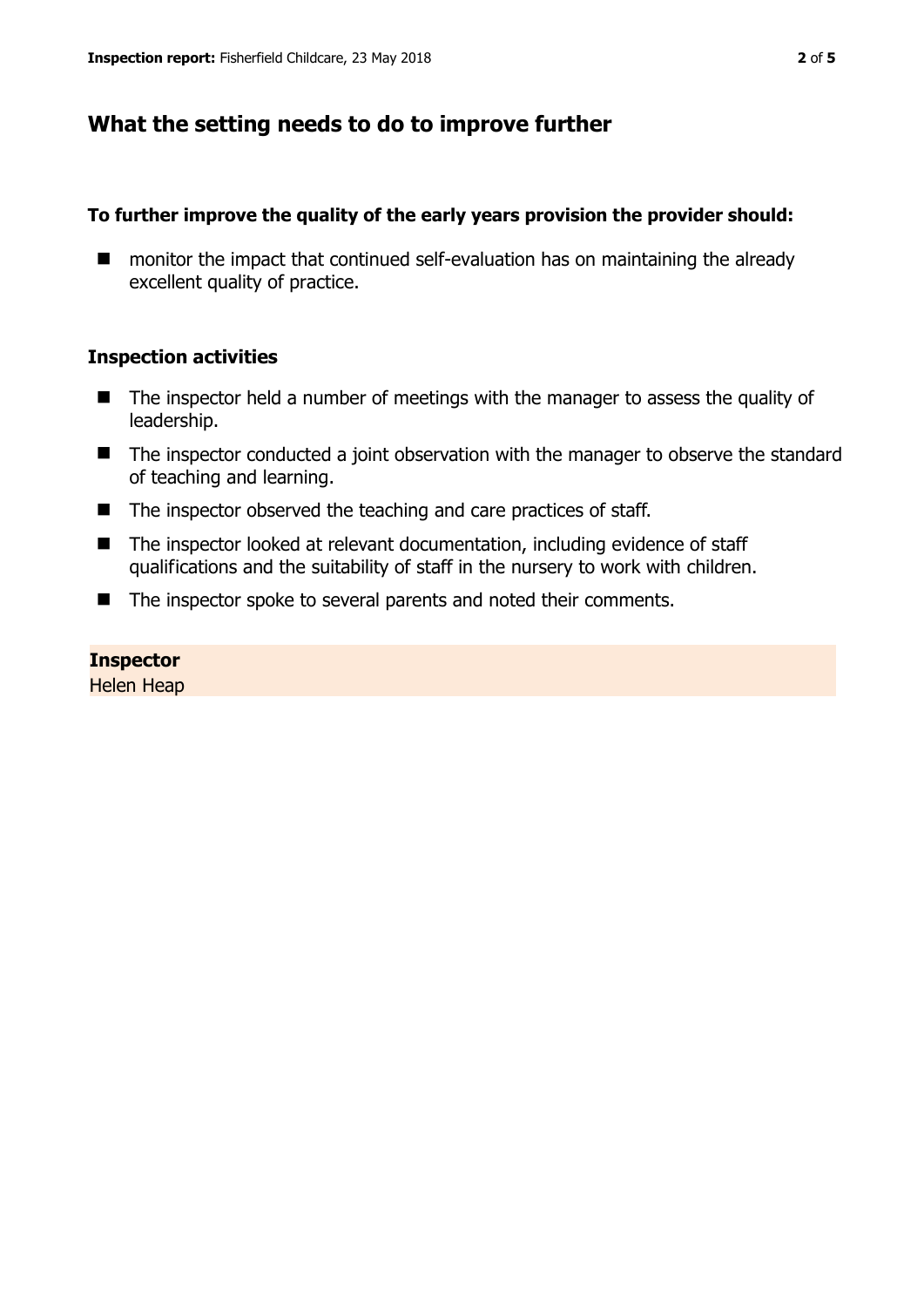## **Inspection findings**

#### **Effectiveness of the leadership and management is outstanding**

The manager has completed a highly focussed and detailed evaluation of the setting. She uses this as a working document to help deliver excellent learning experiences and to provide care of the highest quality for children. The manager recognises that she needs to continue to develop this to maintain an outstanding environment of care and learning. Documentation is up to date, very comprehensive, well organised, stored securely and underpins the outstanding practice in the setting well. The setting is extremely bright, welcoming and calm. Very thorough inductions and regular appraisals help to ensure staff are suitable and highly capable to fulfil their role. Safeguarding is effective. Staff have completed extensive training in this area. They have a very thorough understanding of how to keep children safe, recognise the signs and symptoms of abuse and report any concerns as necessary.

## **Quality of teaching, learning and assessment is outstanding**

Staff use a wide range of skills to consolidate children's learning and keep them fully engaged in extremely well-planned and purposeful play. They use highly detailed introductions to explain the purpose of an activity. Staff provide a narrative throughout activities to help children understand what is happening and ask a range of open-ended questions to check their learning. Staff skilfully balance their interactions with giving children time to think. This very successfully supports children to form their own ideas and opinions and extend their knowledge further. Assessment of children's learning is extremely thorough and detailed tracking documents provide an accurate overview of the stage each child is at in their learning. Children are offered exciting and motivating activities to develop their learning. For example, babies enjoy fruit printing and baby yoga. Toddlers enjoy making patterns with bricks and mark making. Pre-school children enjoy dressing up and sessions to develop their physical skills.

### **Personal development, behaviour and welfare are outstanding**

Children's behaviour is exemplary. Staff very skilfully engage children in activities. Children take part in a range of interesting and educational outings. They enjoy trips to the park for picnics, the library and the local home for the elderly. Children explore a range of festivals, such as Christmas and Easter. They also learn about other religions, such as Buddhism and people who are the same as, and different to, themselves. Children learn to have a huge respect for themselves and others. They learn how to lead a healthy lifestyle. Children are offered a range of healthy home-cooked food, opportunities to exercise regularly and drink fresh water daily.

#### **Outcomes for children are outstanding**

Children make outstanding progress from their starting points. Strong links with their key person help them to settle extremely quickly. Children socialise exceptionally well and learn important life skills, such as independence, sharing and turn taking. Children are very well prepared for their next stage in learning and their eventual move on to school.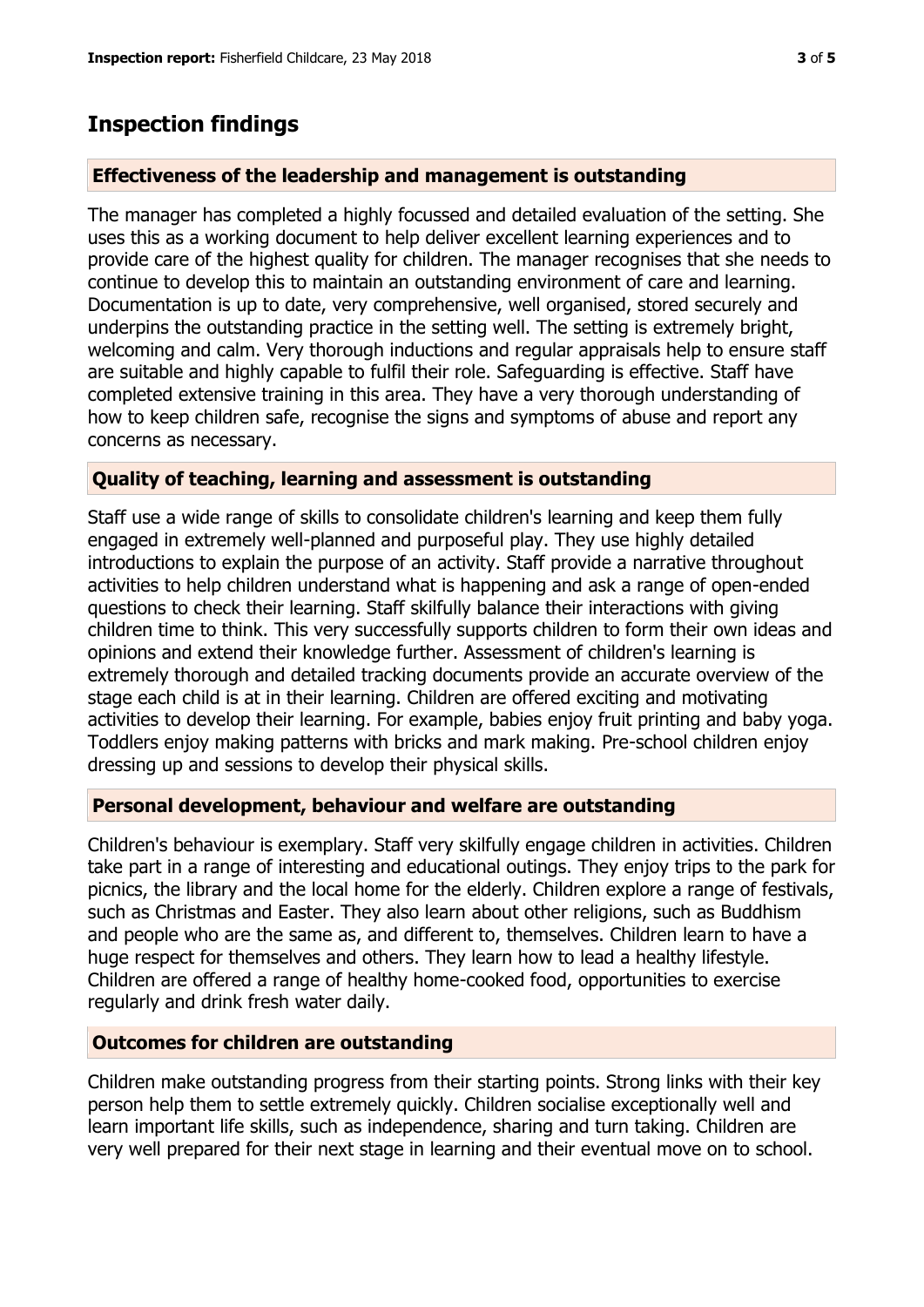## **Setting details**

| Unique reference number                             | EY500833                                                                             |  |
|-----------------------------------------------------|--------------------------------------------------------------------------------------|--|
| <b>Local authority</b>                              | Rochdale                                                                             |  |
| <b>Inspection number</b>                            | 1053031                                                                              |  |
| <b>Type of provision</b>                            | Full-time provision                                                                  |  |
| Day care type                                       | Childcare - Non-Domestic                                                             |  |
| <b>Registers</b>                                    | Early Years Register, Compulsory Childcare<br>Register, Voluntary Childcare Register |  |
| Age range of children                               | $0 - 4$                                                                              |  |
| <b>Total number of places</b>                       | 95                                                                                   |  |
| Number of children on roll                          | 83                                                                                   |  |
| Name of registered person                           | <b>Fisherfield Farm Nursery Limited</b>                                              |  |
| <b>Registered person unique</b><br>reference number | RP518736                                                                             |  |
| Date of previous inspection                         | Not applicable                                                                       |  |
| <b>Telephone number</b>                             | 0161 653 1996                                                                        |  |

Fisherfield Childcare registered 2016. It is one of seven settings owned and managed by Fisherfield Farm Nursery Limited. The nursery employs 14 members of childcare staff. Of these, 11 staff hold an appropriate early years qualification at level 3. The manager holds qualified teacher status. The nursery opens from Monday to Friday, all year round, with the exception of bank holidays and one week at Christmas. Sessions are from 7.30am until 6pm. The nursery provides funded early education for two-, three- and four-year-old children. It supports children who have special educational needs and/or disabilities and those who speak English as an additional language.

This inspection was carried out by Ofsted under sections 49 and 50 of the Childcare Act 2006 on the quality and standards of provision that is registered on the Early Years Register. The registered person must ensure that this provision complies with the statutory framework for children's learning, development and care, known as the early years foundation stage.

Any complaints about the inspection or the report should be made following the procedures set out in the guidance 'Complaints procedure: raising concerns and making complaints about Ofsted', which is available from Ofsted's website: www.gov.uk/government/organisations/ofsted. If you would like Ofsted to send you a copy of the guidance, please telephone 0300 123 4234, or email enquiries@ofsted.gov.uk.